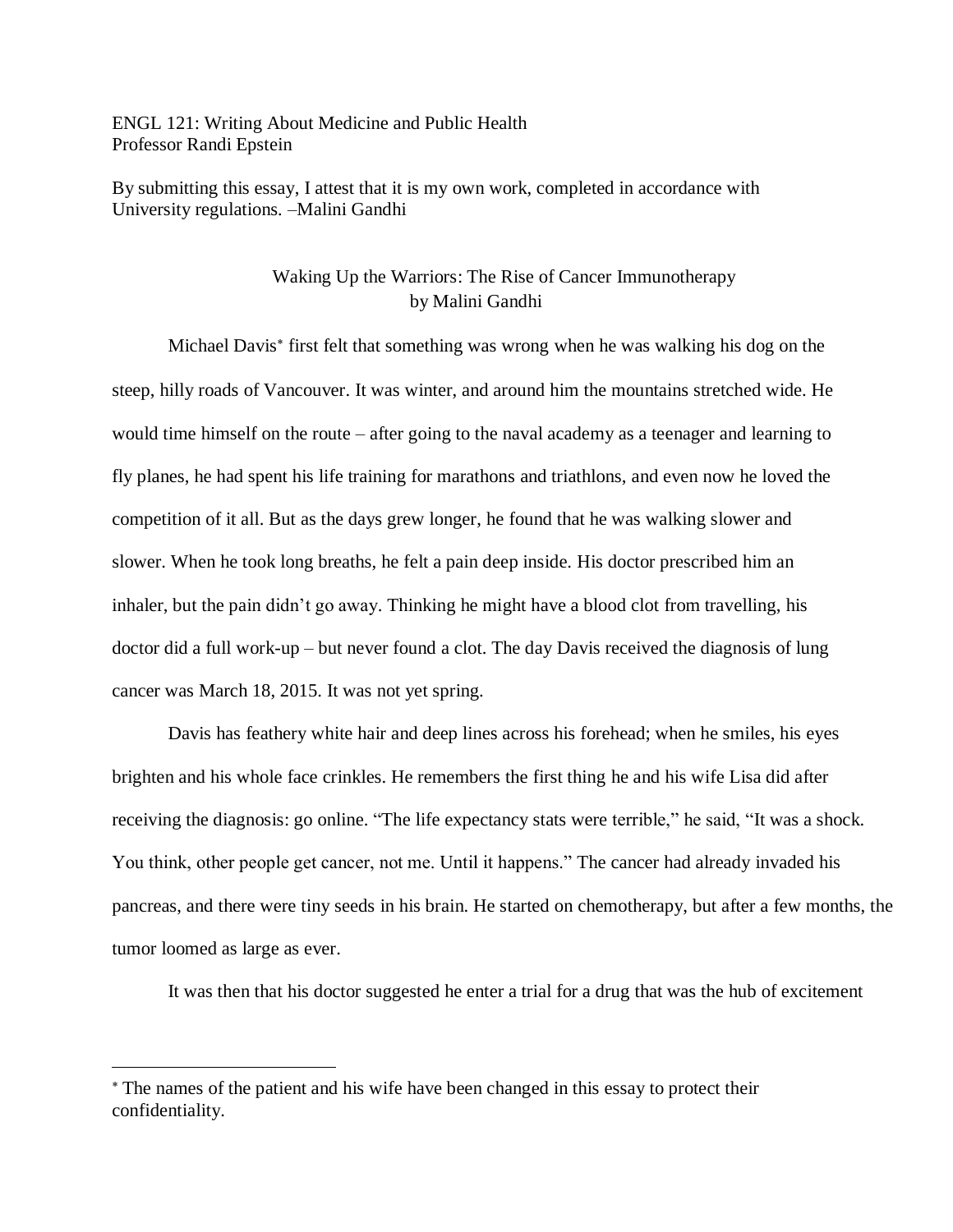among oncologists: a new therapy that harnesses the body's immune defenses to fight cancer. Doctors call it immunotherapy, as in therapy for your immune system – as opposed to standard chemotherapy, which is chemical treatment to kill cancer cells. Davis hadn't heard of it, but after a few infusions, something remarkable happened. The tumor in his lungs faded to a thin, hovering shadow. The tumor in his pancreas disappeared completely.

Davis doesn't know what will happen now. The cancer still lingers in his lungs. But he says, "Cancer used to be thought of as a terminal disease, and now it is becoming a chronic disease. And this – this immunotherapy – maybe this is the bridge."

It's a bridge whose foundations have been slowly laid for over a century, but only in the past few years has it started to rise and take shape. In less than a decade, cancer immunotherapy has gone from a fringe idea to one of the most promising forms of cancer treatment. The excitement in the medical community is palpable. Just last month, Facebook billionaire Sean Parker pledged \$250 million to support immunotherapy research<sup>1</sup>. Scientists are citing a paradigm shift in how cancer is treated. Yet despite the rising excitement, doctors warn that there is still a ways to go.

In the fall of 1890, a young bone surgeon examined the swollen hand of a girl in his New York City office. A slender, shy man who had grown up among the rows of potatoes on his father's Connecticut farm, William Coley was barely out of medical school when the clear-eyed seventeen-yearold Elizabeth Dashiell came to him with pain in her hand<sup>2</sup>. She turned out to have a sarcoma, a cancer of the bone, and over the next few months, little lumps on her breasts grew to the size of goose eggs. Her body became studded with hundreds of tiny tumors. She vomited up blood<sup>3</sup>. In January of 1891, Dashiell died, Coley by her side. He was twenty-eight-years old and shaken.<sup>4</sup>

<sup>1</sup> Pollack, Andrew. "Sean Parker, a Facebook and Napster Pioneer, to Start Cancer Immunotherapy Effort." *The New York Times* (April 13, 2016)

<sup>2</sup> Hall, S. *A Commotion in the Blood*: *Life, Death, and the Immune System*. (New York: Henry Holt, 1997), 22,30.

<sup>3</sup> Ibid, 27, 28.

<sup>4</sup> Ibid, 29.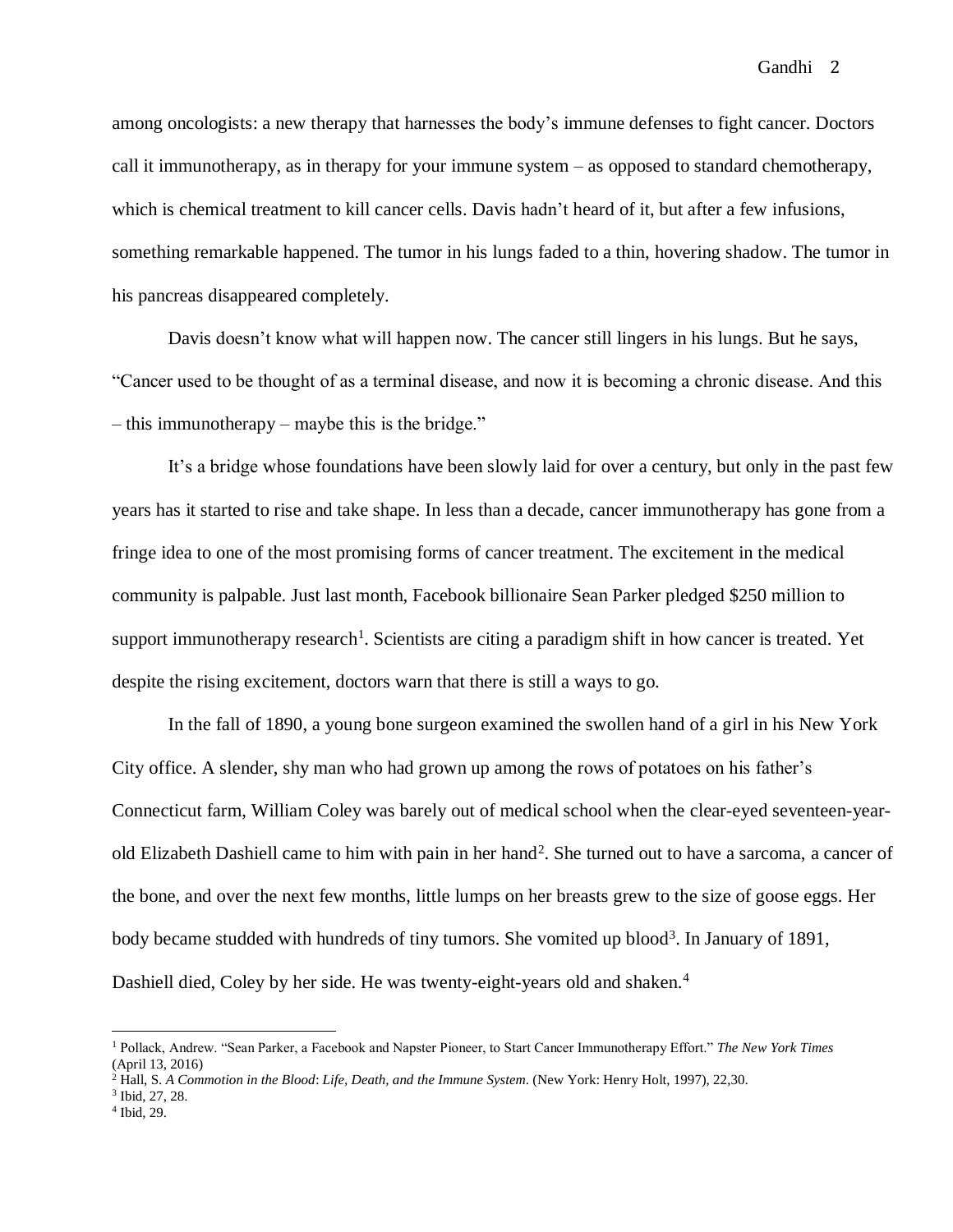Dazed, Coley began to sift through the clinical records at New York City Hospital, searching for sarcoma.<sup>5</sup> It was then that he stumbled across something strange. Tucked into one of files was the case of Fred Stein, a German immigrant who, after a botched surgery failed to remove a growth behind his ear, developed a raging bout of the bacterial infection erysipelas<sup>6</sup>. According to the record, within a few months, something miraculous happened – Stein's tumor melted away.<sup>7</sup> Mystified, Coley set out in search of this man who had disappeared into the streets of New York over a decade earlier – and, after weeks of trudging through the Lower East Side knocking on tenement house doors, Coley finally found him, black-bearded, a telltale scar snaking behind his ear<sup>8</sup>. His cancer had never come back. Exhilarated and convinced that the infection had cured Stein's cancer, Coley began injecting his patients with erysipelas bacterial strains<sup>9</sup>. So began the tangled history of cancer immunotherapy.

During his lifetime, Coley would famously inject over 900 cancer patients with an infectious, fever-inducing brew dubbed "Coley's toxins."<sup>10</sup> Yet despite some successes, muddled understanding of immunology and cold opposition from doctors who championed newly introduced radiation therapies meant that by the time Coley died, his ideas were widely ridiculed<sup>11</sup>. In 1963, Coley's toxins were added to the American Cancer Society's list of "Unproven Methods of Cancer Management" – which included quack therapies like mistletoe.<sup>12</sup>

The dismissal of immunotherapy as a mistletoe-like sham hinged on a central question in tumor immunology that, as Stephen Hall writes in *A Commotion in the Blood*, "works at a boundary as much philosophical as scientific: Where does the Self end and Non-Self begin?"<sup>13</sup> The immune system is

 $\overline{\phantom{a}}$ 

<sup>11</sup> Hall, 116.

<sup>13</sup> Ibid, 361

<sup>5</sup> Ibid.

<sup>6</sup> Ibid, 41

<sup>7</sup> Ibid.

<sup>8</sup> Ibid, 42.

<sup>9</sup> Parish et al. "Cancer immunotherapy: The past, the present and the future." *Immunology and Cell Biology* (2003) 81, 106.  $10$  Ibid.

 $12$  Ibid.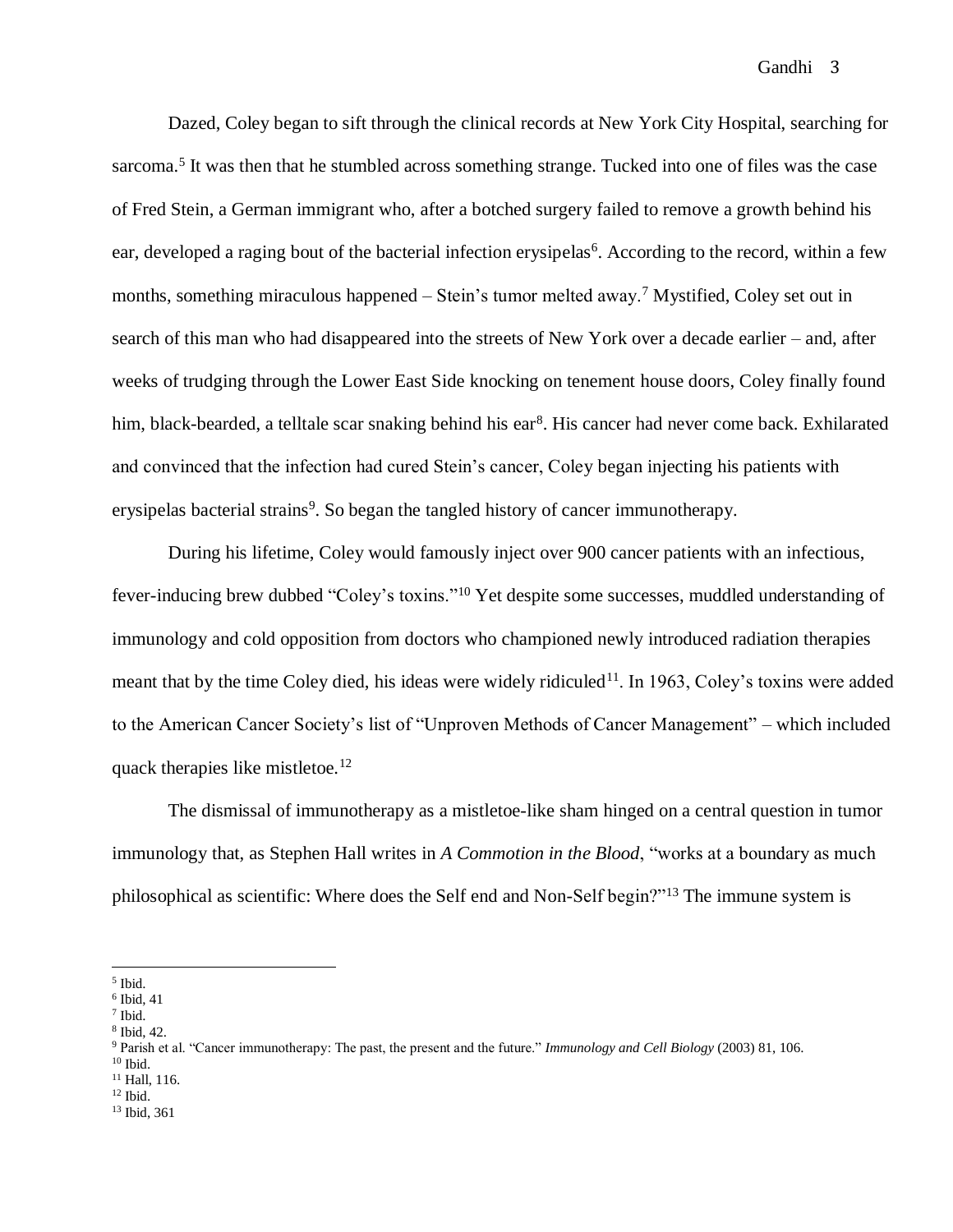designed to root out and attack "foreign" invaders. But they are trained to pass by and hold their swords when encountering "self." Since cancer cells come from self, immunologists during much of the twentieth century reasoned, naturally, that they must *look* like self. <sup>14</sup> The idea of coaxing the immune system into attacking what looked like one of their own was considered ludicrous and, frankly, impossible. Some early twentieth-century immunologists were particularly snarky: William Woglom wrote in 1929 that, "It would be as difficult to reject the right ear and leave the left intact as it is to immunize against cancer."<sup>15</sup>

Over the twentieth century, attitudes towards immunotherapy seesawed back and forth as immunologists debated this central question of self and non-self. Then, in the 1980s, two things happened. First, scientists discovered interferon and interleukin-2, powerful molecules that kick immune cells into action. Remarkably, these molecules melted away tumors in some patients.16,17 Though the therapy was highly toxic, it suggested that revving up the immune system to fight cancer was a possibility.<sup>18</sup>

And second, immunologists realized that tumors might not appear so innocent to the immune system after all. Instead, as Hall writes, tumors "teeter at the very edge between Self and Non-self."<sup>19</sup> It's not like cancer is a new, foreign invader – more like the same old self, but in a new outfit. As cancer cells spiral out of control, they express odd-looking proteins that help them proliferate feverishly and invade other tissues<sup>20</sup>. They end up looking like self gone a bit mad  $-$  still self, but wearing wonky hats. The immune system is not oblivious – it sees these hats and realizes that it is no longer quite dealing

<sup>14</sup> Parish, 106-7.

<sup>&</sup>lt;sup>15</sup> Woglom, W. H. Immunity to transplantable tumors. Cancer Res. 4, 129 (1929).

<sup>16</sup> Kirkwood et al. "Comparison of intramuscular and intravenous recombinant alpha-2 interferon in melanoma and other cancers." *Ann Intern Med* (1985) 103(1): 32-6.

<sup>&</sup>lt;sup>17</sup> Rosenberg et al. "Observations on the systemic administration of autologous lymphokine-activated killer cells and recombinant interleukin-2 to patients with metastatic cancer." *New Engl J Med* (1985) 313(23): 1485-92.

<sup>18</sup> Atkins et al. "Cancer immunotherapy: Past progress and future directions." *Seminars in Oncology* (2015) 42: 4, 518. <sup>19</sup> Hall, 361.

<sup>20</sup> Ibid, 361-2.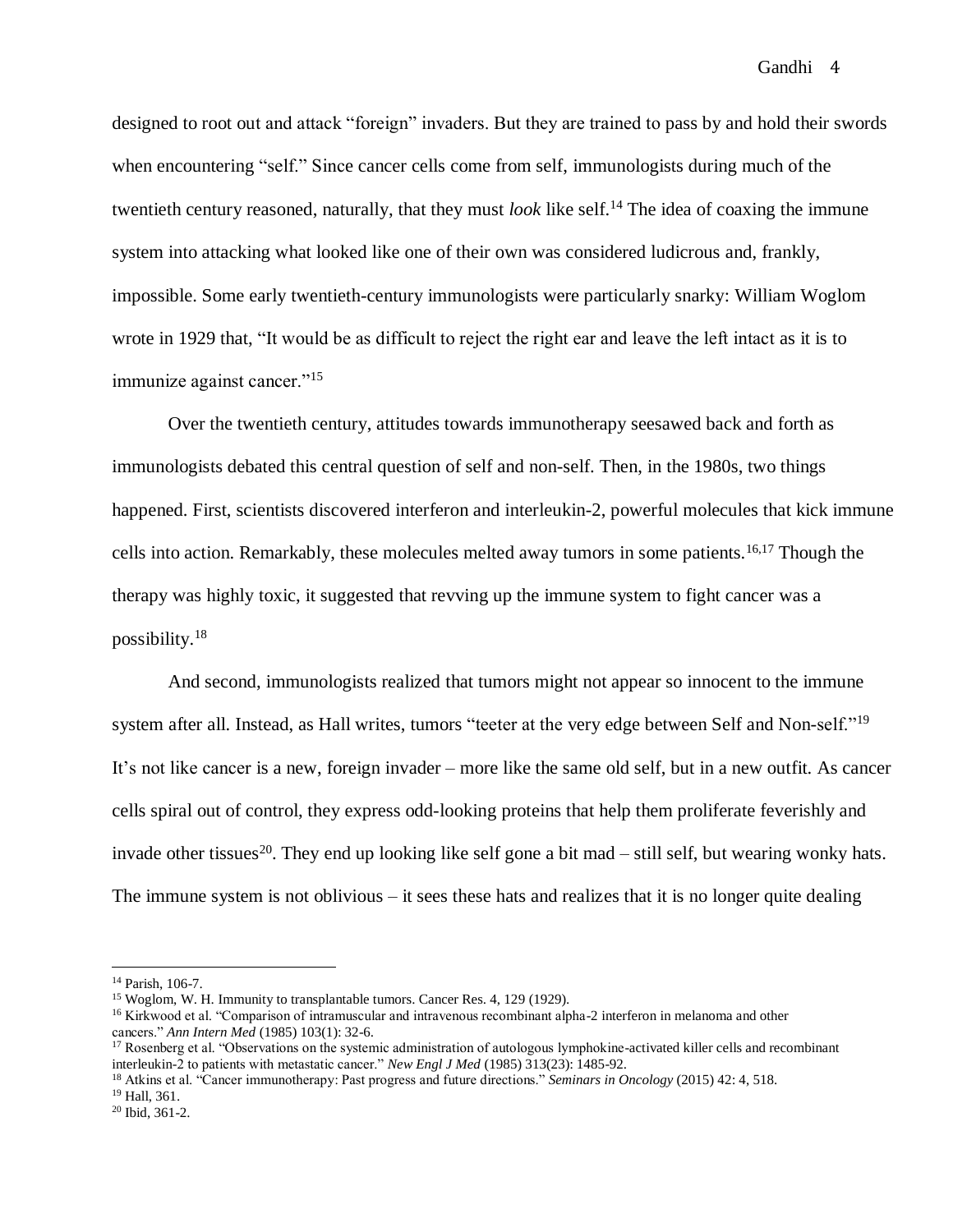with one of their own.<sup>21</sup> There is a traitor in their midst.

The key to this discovery was a dark-haired German woman working at a post office outside of Frankfurt. Hall calls her "Frau H."<sup>22</sup> Frau H was dying from melanoma when her doctors, desperate, tried something different. They removed Frau H's cancer cells and altered them a bit. Then they injected them back. Remarkably, Frau H went into remission – and went back to the post office.<sup>23</sup> Somehow, Frau H's body was seeing her cancer as something to fight. Her immune cells were spotting some molecule on her tumor – one of the funny-looking hats – that flagged it as a traitor. And they were attacking. Intrigued, the French immunologist Theirry Boon set out to find out what this molecule was. Fourteen years later, he found it: a protein he named MAGE-3.<sup>24</sup> The first "tumor-associated antigen" – what immunologists call the strange "not-quite-self" proteins that lets the immune system sniff cancer cells out – had been discovered. Armed with this finding, researchers set out to make new cancer vaccines, confident that if they immunized patients with these tumor-associated antigens, they would be successful.<sup>25</sup>

But it wouldn't be so easy. Dr. Mario Sznol, Professor of Oncology at Yale and a specialist in skin cancer, remembers the string of failures in the 1980s and 90s. Sznol is a small man with round wire glasses and wisps of brown hair; he talks slowly and wistfully, articulating each word. His office is impeccably clean, the circular table at the front gleaming. "Almost everything we tried in the late 80s and 90s just didn't really work," Sznol said.

What catapulted immunotherapy forward in the past decade was the simple realization that traitors don't like being found out. It turns out that to avoid getting busted, cancer cells carry around a

 $\overline{\phantom{a}}$  $21$  Ibid.

<sup>22</sup> Ibid, 350.

<sup>23</sup> Ibid, 352-3.

 $24$  Ibid, 365.

<sup>25</sup> Atkins, 519.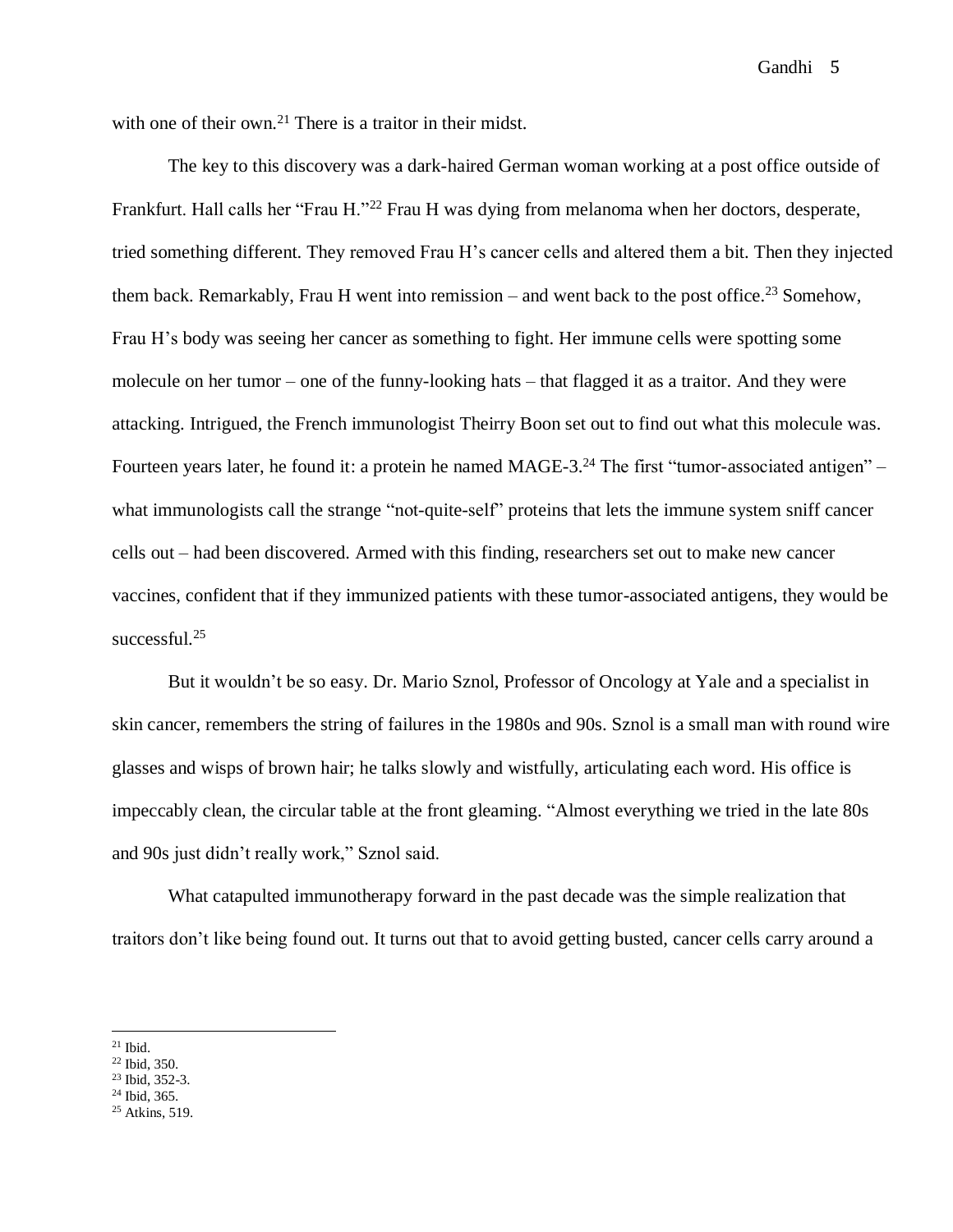circus bag of tricks to soothe the anger of their attackers.<sup>26</sup> One of these tumor tricks is a "sleeping spell" of sorts. Special proteins called immune checkpoints normally play important roles in the body in toning down hyperactive immune responses.<sup>27</sup> But tumor cells co-opt these proteins to make T cells, a powerful class of immune warriors, go drowsy.<sup>28</sup>

Researchers reasoned that all they had to do was block tumors from putting immune cells to sleep. If immune checkpoints could be inhibited, then the immune system could be woken up to fight cancer. The sleeping spell could be lifted. In 1996, they found something that seemed to work: a drug that blocked the immune checkpoint CTLA-4.<sup>29</sup> This drug showed "remarkable activity" in patients with advanced melanoma, said Sznol. Yet improvement was mostly limited to melanoma, and did not extend to other more common cancers. As Sznol put it, "anti-CTLA-4 was still not a home run – it was kind of a single."

The home run would come a few years later, when another immune checkpoint axis, PD-1/PD-L1, was discovered. When cancer cells sense an impending attack from T cells, they express a molecule called PD-L1 on their surfaces. PD-L1 engages with a receptor on T cells called PD-1, which dampens T cell activity, putting these warriors to sleep just as they are reaching for their swords.<sup>30</sup> Blocking PD-L1 with a drug could jolt the T cells awake and let them pick up their swords again. In 2010, these drugs entered a large clinical trial – and this is when immunotherapy took off.

When the very first activity began to emerge from this trial, Sznol said it was clear that "this was something very different." He remembers driving down to New York City and sitting down with two Mederex officials who were producing anti-PD-L1 to warn them that if they didn't expand the trial so

l

<sup>26</sup> Mellman et al. "Cancer immunotherapy comes of age." *Nature* (2011), 480.

<sup>27</sup> Chen et al. "Oncology Meets Immunology: The Cancer-Immunity Cycle." *Immunity* (2013) 39(1): 1-10.

<sup>28</sup> Ibid.

<sup>29</sup> Mellman, 484.

<sup>30</sup> Sznol et al. "Antagonist antibodies to PD-1 and B7-H1 (PD-L1) in the treatment of advanced human cancer." *Clin Cancer Res*  (2013), 19(5): 1021-34.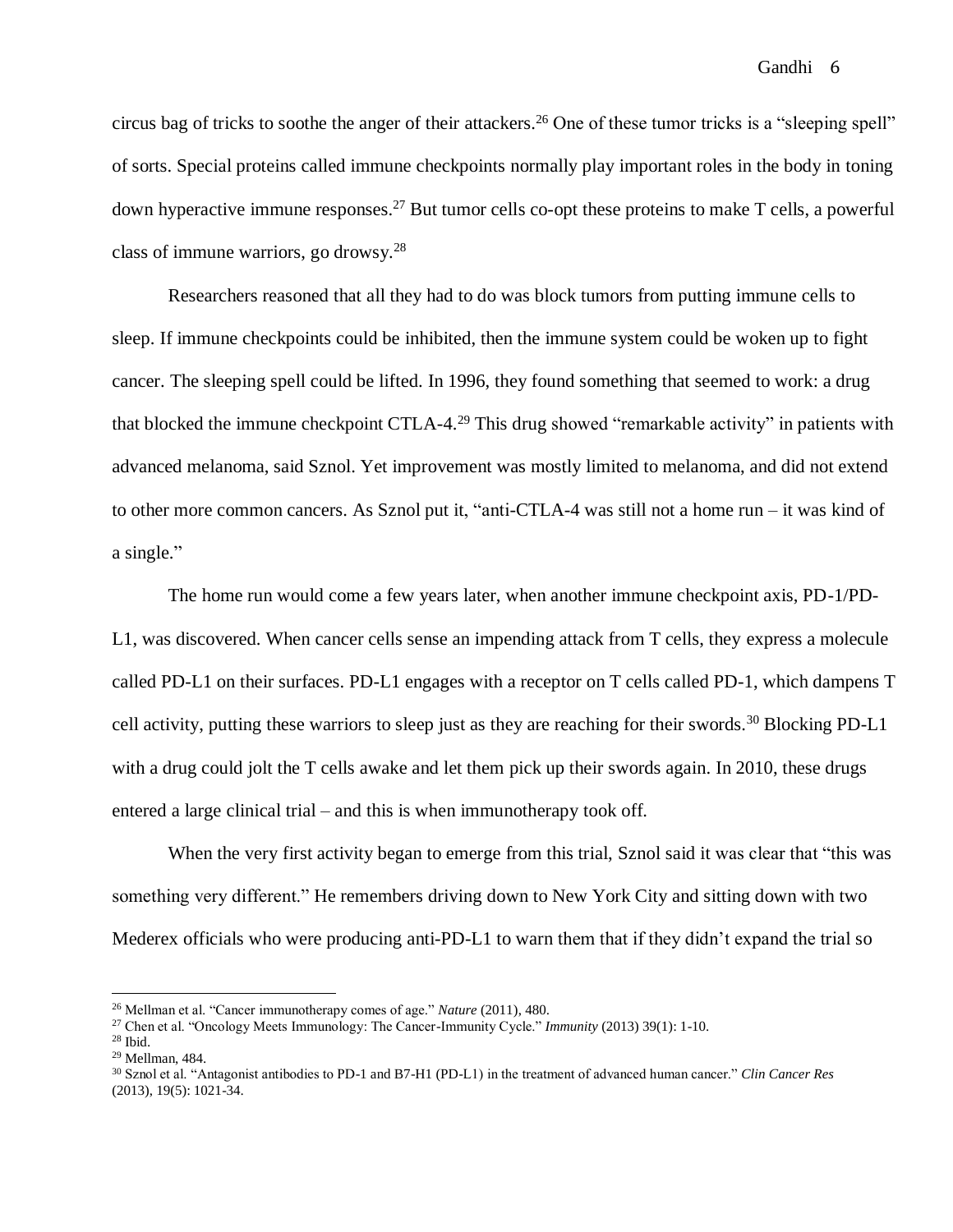more patients could access the drug, "I'm going to bus my patients down and we're going to picket your facility."

Sznol said he "wasn't sure if they took me seriously," but regardless, the trial was expanded – and the results were stunning.

"What we saw is good activity in renal cancer, and in melanoma we saw a 30% response rate, which is the best single agent activity we'd ever seen. But the thing that changed the world was that there was activity in lung cancer," Sznol said. "For the first time, you could see meaningful activity in a high incidence cancer like lung cancer. That's when people first started to get excited."

Dr. Roy Herbst, Chief of Oncology at Smilow Cancer Hospital at Yale-New Haven and a lung cancer specialist, clearly remembers the first lung cancer patients he treated with immunotherapy.

"I remember this one patient, a 68 year old guy who had failed all prior chemo," Herbst said. "I saw him later after he was treated with immunotherapy and he was walking around, completely fine. It was incredible. I had been doing cancer research for a long time, and I had never seen anything like this. I said to myself then that we have a miracle on our hands."

Sznol, too, realized that this was something significant.

"I remember the day I presented the initial clinical trial data was a Tuesday morning, and I thought my God, this is the best phase one data we've ever seen, if I present this data my phone is going to be ringing off the hook," Sznol said. "So I came in the next day after the presentation and cleared off my schedule, waiting for the phone calls to come, but no one called. I don't think anyone still quite recognized just how important this was."

But it didn't take long. One by one, the anti-PD1/PD-L1 drugs were shown to have activity in almost every major cancer. The excitement skyrocketed. At the first International Cancer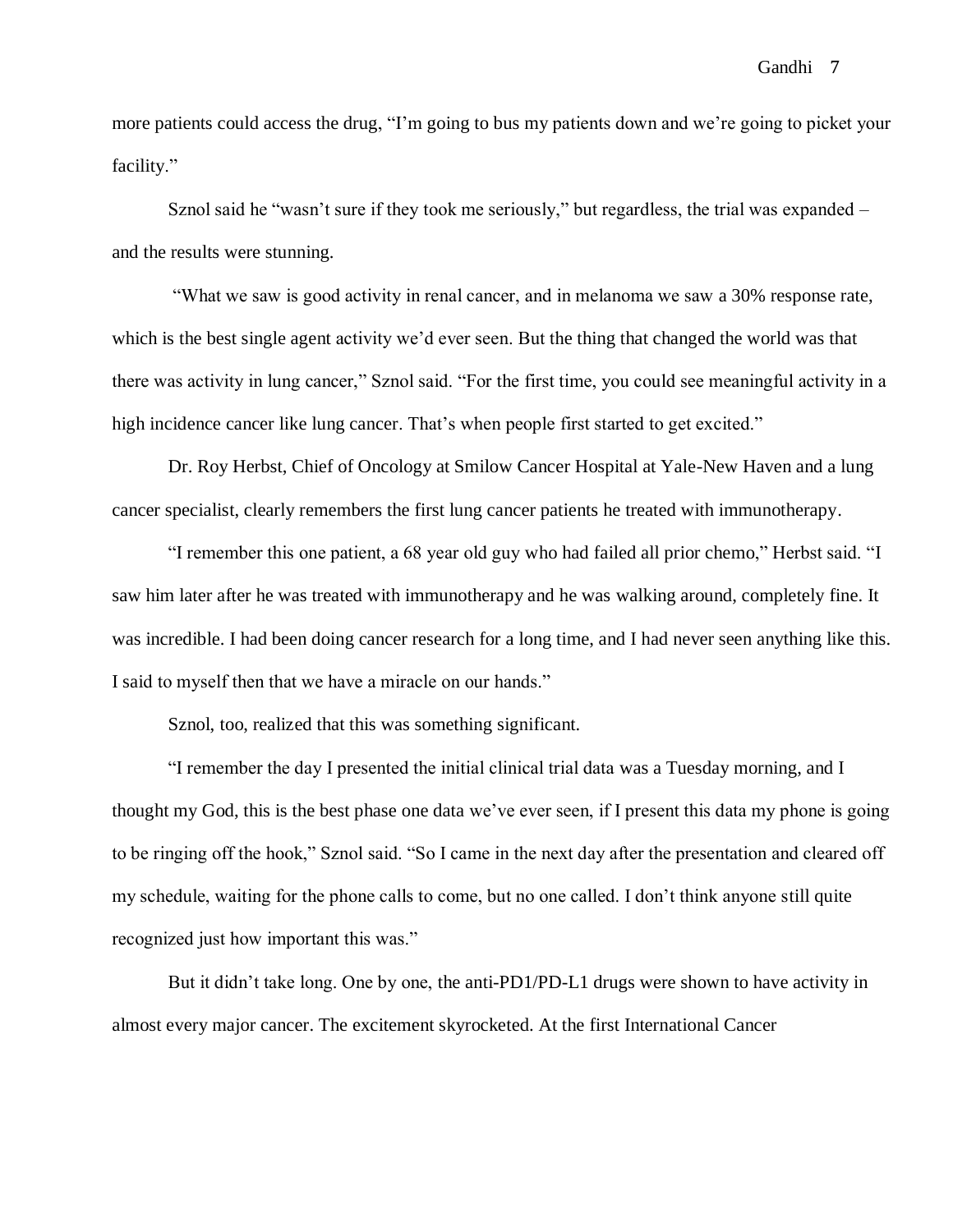Immunotherapy Conference in September 2015, the presentations were standing room only.<sup>31</sup>

Today, over half of the current cancer clinical trials in the United States involve some form of immunotherapy.<sup>32</sup> "Everyone had always said that 'immunotherapy won't work for lung cancer," Herbst said. "Now we are eating our words. Now everyone's like, 'of course, I always thought it would work.'" And so, over a century after William Coley found himself face-to-face with a black-bearded, cancer-free man with a scar behind his ear, cancer immunotherapy has risen from the heap of ridiculed therapies to a brightening spotlight.

Yet despite the excitement, immunotherapy is far from a cure-all. Davis remembers when he first started in the immunotherapy trial. At every milestone in his cancer treatment, Davis sends what he calls a "Davisgram" to his family and friends: "it's like a telegram, a little email to keep everyone up to date on my cancer treatment," he explains with a laugh, "I've gotten some great comments on them." When he sent out the Davisgram to announce that he was starting immunotherapy, he was hopeful – but also knew enough not to get too optimistic. Since his diagnosis, Davis said that he and his wife Lisa had become "crazy about medical literacy" and decided that, "instead of crying, we'd tackle the problem and challenge the doctors and ask lots of questions" ("Lisa, she's a smart one," he said, smiling). And so they knew there was a high chance he may not respond to the immunotherapy at all.

"We knew that it wasn't a magic bullet," Davis said. "There are some people that have amazing cures, but those are rare. And there are certainly some people who see their lifespans extended. But for many people, it doesn't do anything."

This is one of the biggest problems with cancer immunotherapy right now – it doesn't work for everyone. And at this point, it's not entirely clear who will respond and who won't.

Herbst put it bluntly: "Immunotherapy is incredible – we're seeing responses in lung cancer that

<sup>31</sup> Gorman, C. "Cancer Immunotherapy: The Cutting Edge Gets Sharper." *Scientific American*. (2015)  $^{\rm 32}$  Ibid.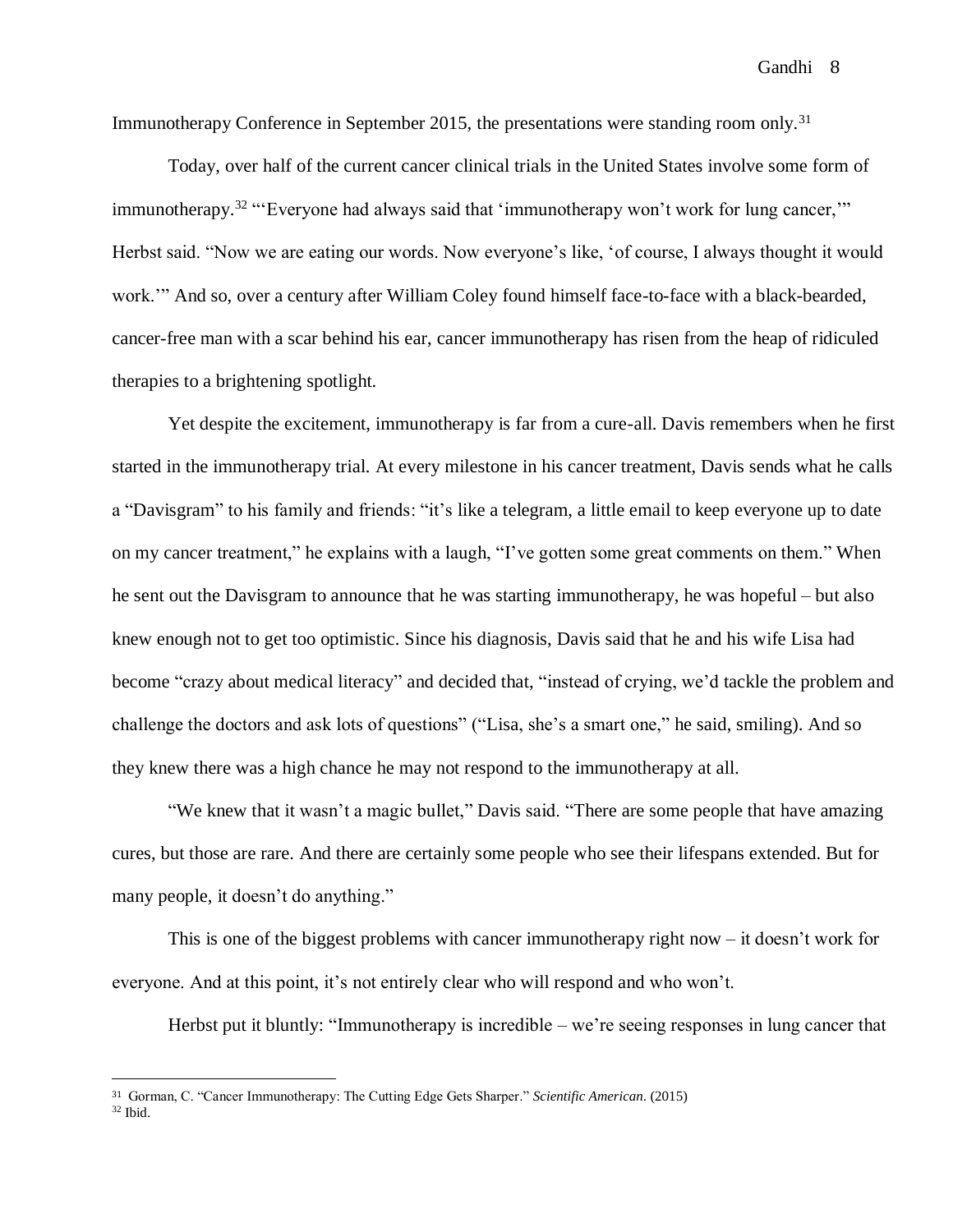five years ago we never would have dreamed of. That's the good news. The bad news is that it only works in one out of four. What about the other three?"

Predicting who will respond to immunotherapy is a tricky business – something that Dr. David Rimm, Director of Translational Pathology at Yale, knows well. Rimm's desk is strewn with old copies of *Cell* and hundreds of glass microscope slides tinged with blue. He is a skinny man with a friendly, frank way of speaking.

According to Rimm, the simplest idea for predicting which patients will respond is just to look at how much PD-L1 (that's the molecule tumors use to put immune cells to sleep) is expressed. If tumors aren't casting this sleeping spell to begin with, then drugs that block the sleeping spell won't make a difference – "it isn't rocket science," Rimm said.

Sliding a slice of tumor under the microscope, Rimm points out a web of blue ("those are the tumor cells," he says) and the occasional flush of brown ("that's the PD-L1.") In this sample, the brown is rare and faint, like a breath – Rimm says he would categorize this sample as "less than 1%" in terms PD-L1 expression. "Compare that to this one," he says, and whips another slide under the microscope – this time the brown is bolder, more frequent.

Researchers have been using this very test to measure tumor PD-L1 levels and see if these levels can predict response to immunotherapy. They have had some success.<sup>33,34</sup>

But the test isn't perfect. Dr. Leena Gandhi, Director of Thoracic Oncology at New York University Langone Medical Center, stresses that, "while the PD-L1 expression assay is the best thing we have at present, it's by no means a good predictor." One issue is that PD-L1 expression in a tumor is

<sup>33</sup> Herbst et al. "Predictive correlates of response to the anti-PD-L1 antibody MPDL3280A in cancer patients." *Nature* (2014) 515.

<sup>34</sup> Garon et al. "Pembrolizumab for the treatment of non-small-cell lung cancer." *The New England Journal of Medicine* (2015) 372:21.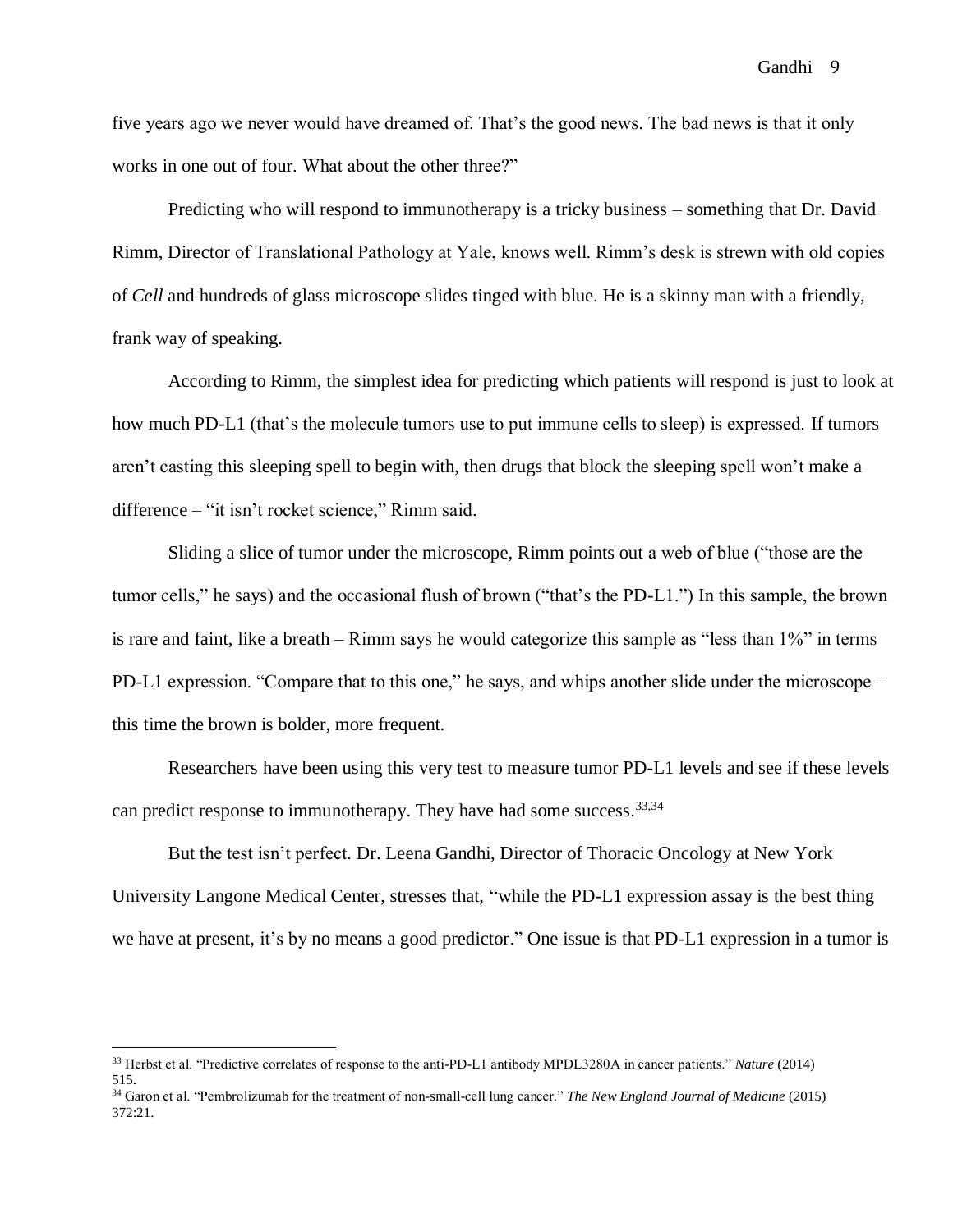heterogeneous, rampant in some regions of the tumor but absent from others.<sup>35</sup> This means that just looking at a small tumor slice could give a false impression of overall PD-L1 levels. Back under the microscope, Rimm points out a bold patch of brown right next to a stretch of blue. "Look here's negative staining right next to positive staining," he says, "If your core biopsy went like this, you might have thought it was negative." Researchers are trying to improve these tests – but, as Sznol said, "it's going to be a long slog."

Why do the tumors of some patients cast this PD-L1 sleeping spell – the strokes of brown under Rimm's microscope – and others don't? For some patients, the reason PD-L1 is not expressed could simply be because there are no immune cells in their tumors.<sup>36</sup> If there are no attackers nearby, there is no reason for the tumor to feel threatened and cast a sleeping spell.

According to Sznol, for many patients who do not respond to PD-1/PD-L1 immunotherapy, this could be precisely the problem: "their tumors just don't have T cells." If immune cells never reach the tumor in the first place, then drugs meant to awaken them once they get there won't make a difference. There's no point in trying to rouse an army to attack a fort if the army never made it to the fort to begin with.

So how can the army be brought to the fort – how can doctors help lure immune cells to tumors? Sznol said a few things could be going wrong in patients with tumors empty of immune cells. Perhaps their tumors are somehow preventing T cells from approaching. Right now, Sznol is experimenting with drugs that help T cells journey to tumors. Or, perhaps their T cells never spotted those "not-quite-self" proteins that mark a tumor as a traitor. So the T cells never came over to the tumor because they just

<sup>35</sup> McLaughlin et al. "Quantitative Assessment of the Heterogeneity of PD-L1 Expression in Non-Small-Cell Lung Cancer." *JAMA Oncology* (2016).

<sup>36</sup> Sznol, M. "Blockade of the B7-H1/PD-1 Pathway as a Basis for Combination Anticancer Therapy." *The Cancer Journal*  (2014), 20:4.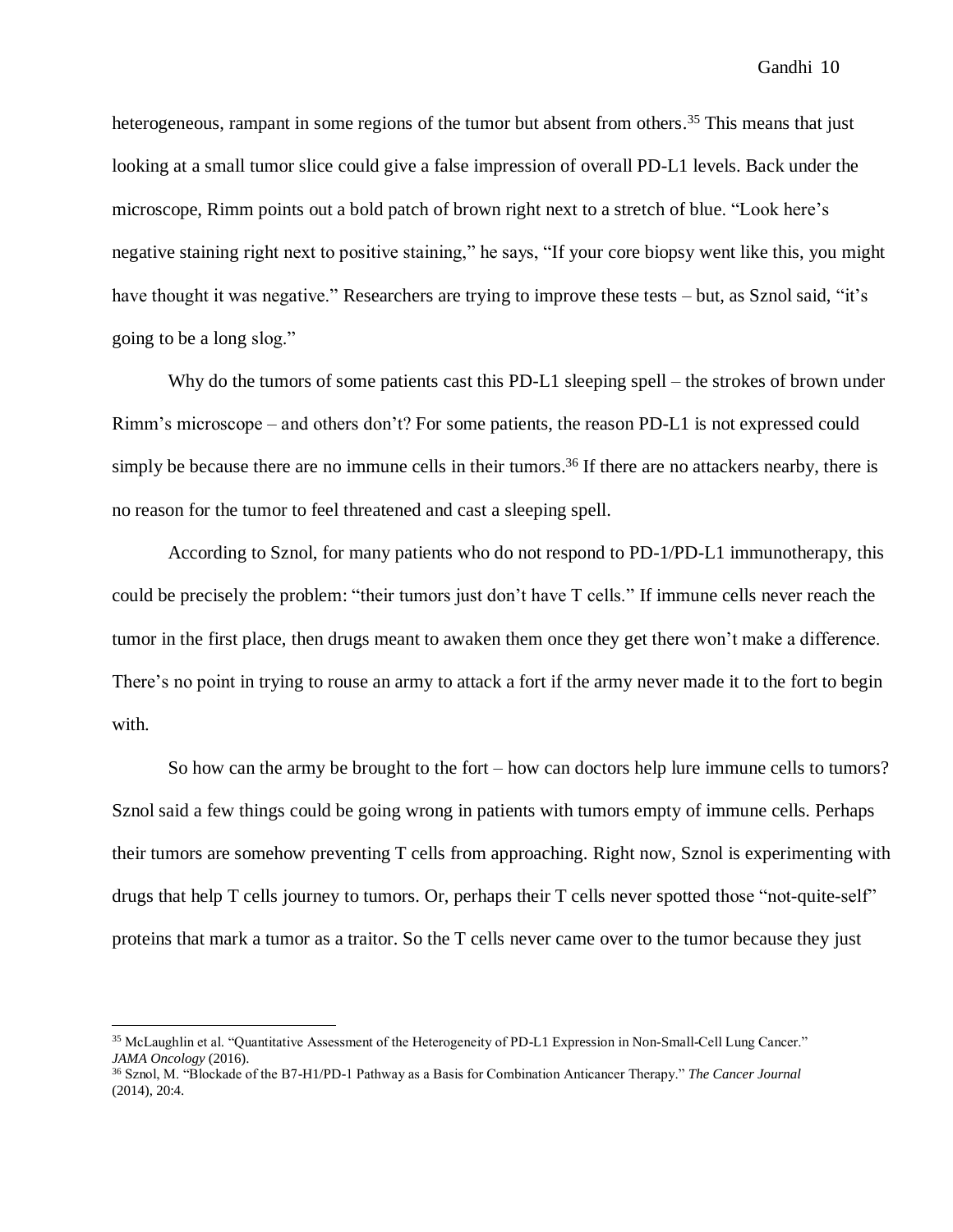didn't know about it. Here, doctors are looking at injecting patients with the "not-quite-self" proteins (a cancer "vaccine"). This strategy could show these "not-quite-self" proteins to T cells, grabbing their attention and drawing them to tumors – a bit like fishing bait.

One idea that has incited conversation – and controversy – among oncologists is that killing cancer cells with chemotherapy could help lure in immune cells to a tumor. <sup>37</sup> Chemotherapy causes cancer cells to burst open and release their contents. Some speculate that this could allow "not-quiteself" tumor proteins to spill out in clouds and attract immune attention – like a whole toppled-over barrel of fishing bait. Ira Mellman, Genentech's vice president of cancer immunology, said that, "chemotherapy may in fact be, to some extent, immunotherapy."<sup>38</sup>

But not everyone is on board with this idea. Gandhi warns that, "while there is a lot of postulation about how chemotherapy could cause cell killing and provoke an immune response, we don't really know that." Sznol came down even more harshly: "there are lots of people in the field who buy into that whole antigen release thing, but I think it's all bullshit. I don't spend any of my time doing that."

Other researchers are trying to bypass the hassle of luring in immune cells to the tumor by handdelivering T cells specially engineered in the lab to target "not-quite-self" tumor proteins. These sci-filike constructs are known as CAR-T cells.<sup>39</sup> Dr. Samuel Katz, a pathologist at Yale, is one of the many researchers working on CAR-T. The technique is promising – but can be dangerous if these killing machines go rogue, provoking too strong an immune response or turning on innocent cells. Sznol dubbed CAR-T cells "little atomic bombs." But Katz is working to make this therapy safer – and is hopeful that CAR-T cells will prove to be powerful new tools.

<sup>37</sup> Mellman, 487.

<sup>38</sup> Gorman.

<sup>39</sup> Jackson et al. "Driving CAR T-cells forward." *Nature Reviews Clinical Oncology* (2016)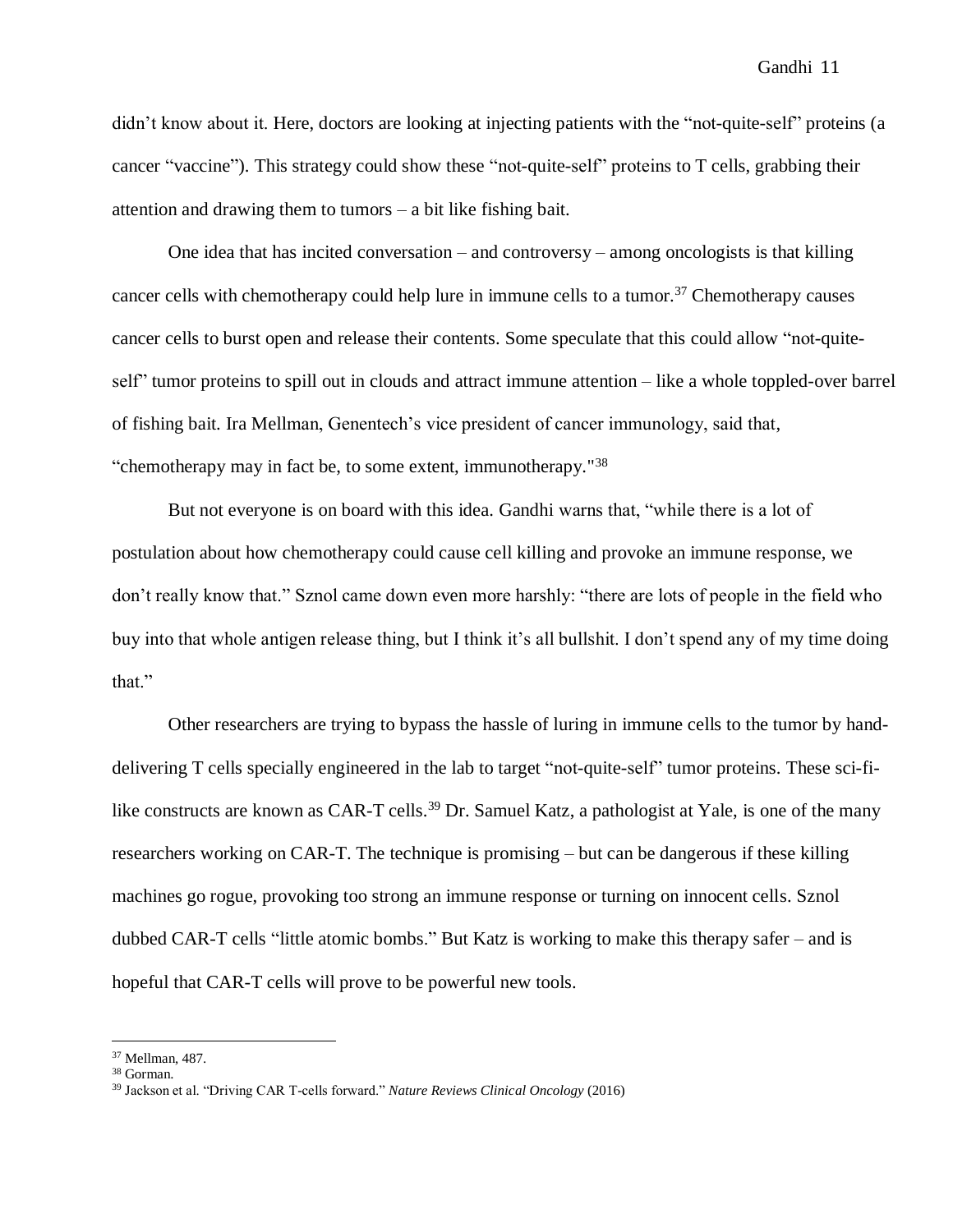In this frenzy of research activity, doctors are excited – but many are wary of becoming too optimistic.

"The danger in the field is that while there is a lot of excitement, as there should be, getting to the next level will be very hard," Sznol said.

And Gandhi said that the current hype surrounding immunotherapy is sometimes harmful. Due in part to the fanfare accompanying the rise of immunotherapy, she said that both doctors and patients often push forwards with immunotherapy treatment long after it becomes clear that it's not working. According to Gandhi, there is a persisting misconception in the medical community that it can take longer to see a response to immunotherapy than to other treatments, and so doctors should wait longer before abandoning it. Yet in reality, "the data point exactly in the opposite direction. Most responses to immunotherapy, if they are going to happen, occur right away."

"This has led to an unfortunate situation where both doctors and patients continue immunotherapy far longer than they should, often to the point where patients are not well enough to receive any other treatment," Gandhi said. "It's led to people on their deathbed still wanting to continue immunotherapy, because there's not a good understanding that it's not miracle drug."

And the road to making it a "miracle drug", Sznol said, will be a difficult one. He said that while a lot of his colleagues are more optimistic, he thinks it will be "very tough."

"I get asked almost every day what it will take to take this to the next level. I don't think I know. I could give you a hundred different possibilities, and I don't know which of those will sort itself out. We're in this period where we're just doing a lot of trials, and praying that a signal will come out that's so strong that we'll be able to see it. But it may not be that easy," he said.

Looking back on the tides of immunotherapy over the past century, Sznol said he doesn't think this is just another wave of false hope – but whether the progress will plateau here or really take off, he's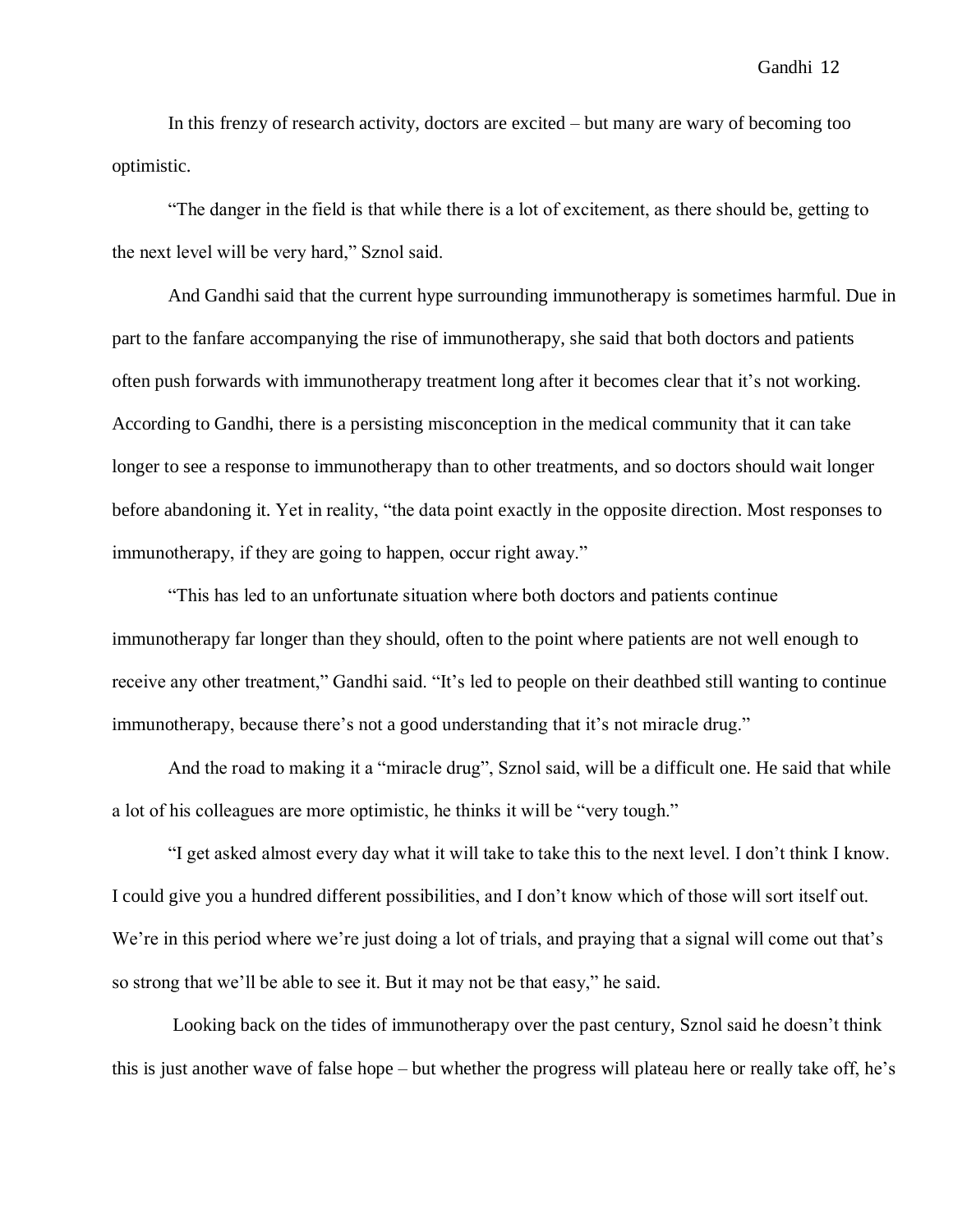not sure.

"Anti-PD-L1 is more active than any other therapy that's been developed – this is certainly not a flash in the pan," Sznol said. "But there is still a huge amount of work to be done."

Meanwhile, Davis is waiting on his next CT scan. He had to take a break from the anti-PD-L1 drug for a bit because his lungs became clogged with too much inflammation – a side effect of waking up the immune system. Now, he's taking another drug to dampen the inflammation, but said that it makes him exhausted. "I used to be able to run marathons, but I can't do that anymore. I tried to go for a two-mile walk this morning and just couldn't do it. It's been very discouraging." He said he and Lisa didn't get in much skiing in Vancouver this past winter, "but next winter we will."

Davis said that having cancer is like carrying an elephant with him. "The elephant might be sleeping, and then there's no problem," he said. "But on the other hand, the elephant might be out romping around. Elephants have bodily functions, and you never know when it's going to do it. So you are always carrying this elephant wherever you go  $-$  it's there with you, all the time."

Immunotherapy has quieted this elephant down, but it still lumbers silently in his lungs. Davis is not sure if it's going to stay quiet. This week, he'll be meeting with his doctors to see what Plan B is – if there is one – if immunotherapy doesn't work.

"It's been an interesting journey, and I've met a lot of passionate people who think they are really on the cusp of something – this immunotherapy is the first thing that has really shown action like this," Davis said. Yet "as a cancer patient, I live CT scan to CT scan…And I don't know what the next day will bring."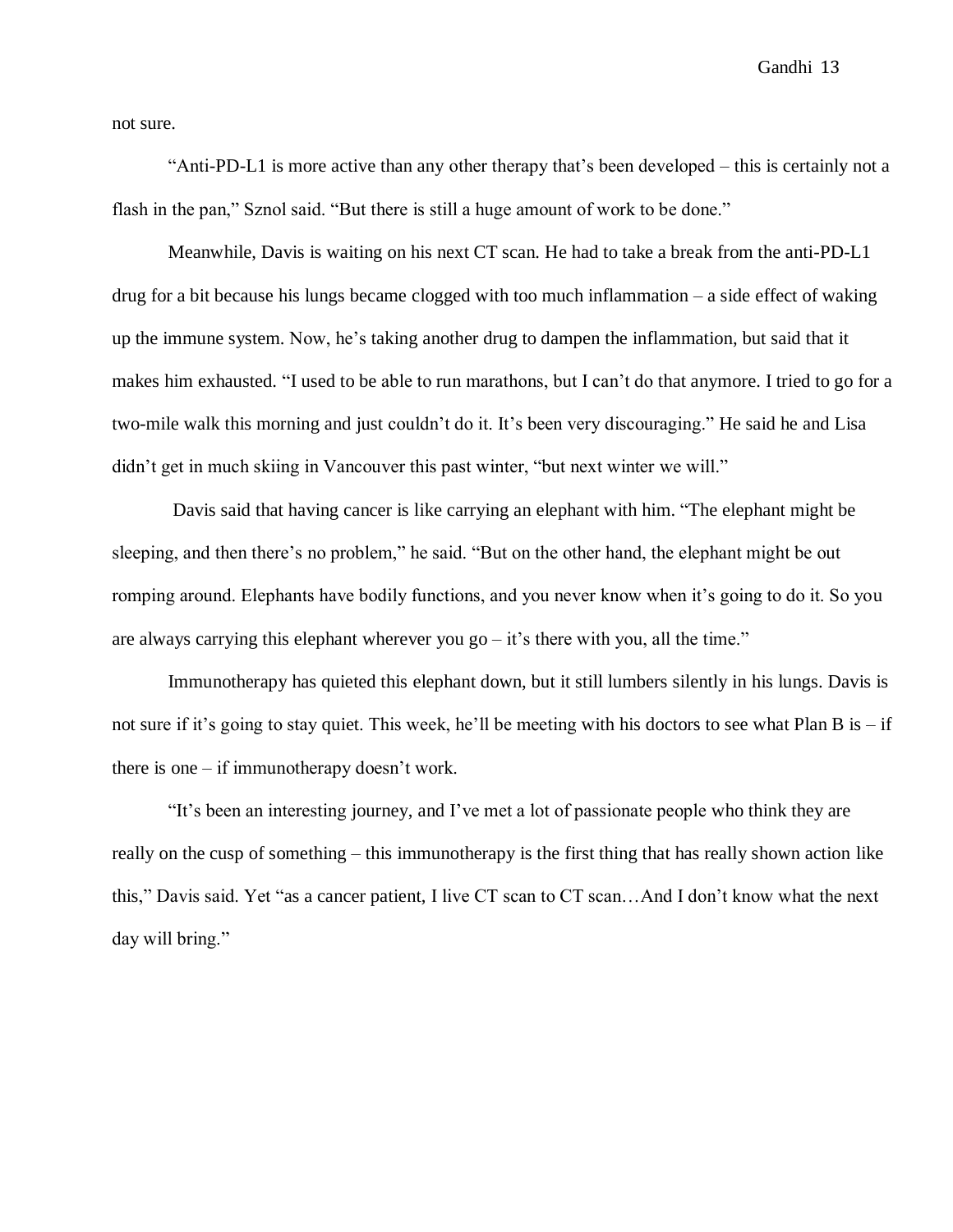## **Bibliography**

Atkins et al. "Cancer immunotherapy: Past progress and future directions." *Seminars in Oncology* (2015) 42(4): 518-522.

Chen et al. "Oncology Meets Immunology: The Cancer-Immunity Cycle." *Immunity* (2013) 39(1): 1-10.

Cohen et al. "Therapeutic Combinations of Immune-Modulating Antibodies in Melanoma and Beyond." *Seminars in Oncology* (2015) 42:3, 488-494.

Davis, Michael. Personal Interview. 25 April 2016.

Gandhi, Leena. Personal Interview. 17 April 2016.

Garon et al. "Pembrolizumab for the treatment of non-small-cell lung cancer." *The New England Journal of Medicine* (2015) 372:21.

Gorman, C. "Cancer Immunotherapy: The Cutting Edge Gets Sharper." *Scientific American*. (2015)

Hall, S. *A Commotion in the Blood*: *Life, death, and the immune system*. (1997) New York: Henry Holt.

Herbst, Roy. Personal Interview. 14 April 2016.

Herbst et al. "Pembrolizumab versus docetaxel for previously treated, PD-L1-positive, advanced non-small-cell-lung cancer: a randomized controlled trial." *The Lancet* (2015).

Herbst et al. "Predictave correlates of response to the anti-PD-L1 antibody MPDL3280A in cancer patients." *Nature* (2014) 515.

Jackson et al. "Driving CAR T-cells forward." *Nature Reviews Clinical Oncology* (2016)

Katz, Samuel. Personal Interview. 21 April 2016.

Kirkwood et al. "Comparison of intramuscular and intravenous recombinant alpha-2 interferon in melanoma and other cancers." *Ann Intern Med*. 1985; 103(1): 32-6

Ledford, H. "The Perfect Blend." *Nature* (2016), 162.

McLaughlin et al. "Quantitative Assessment of the Heterogeneity of PD-L1 Expression in Non-Small-Cell Lung Cancer." *JAMA Oncology* (2016).

Mellman et al. "Cancer immunotherapy comes of age." *Nature* (2011), 480.